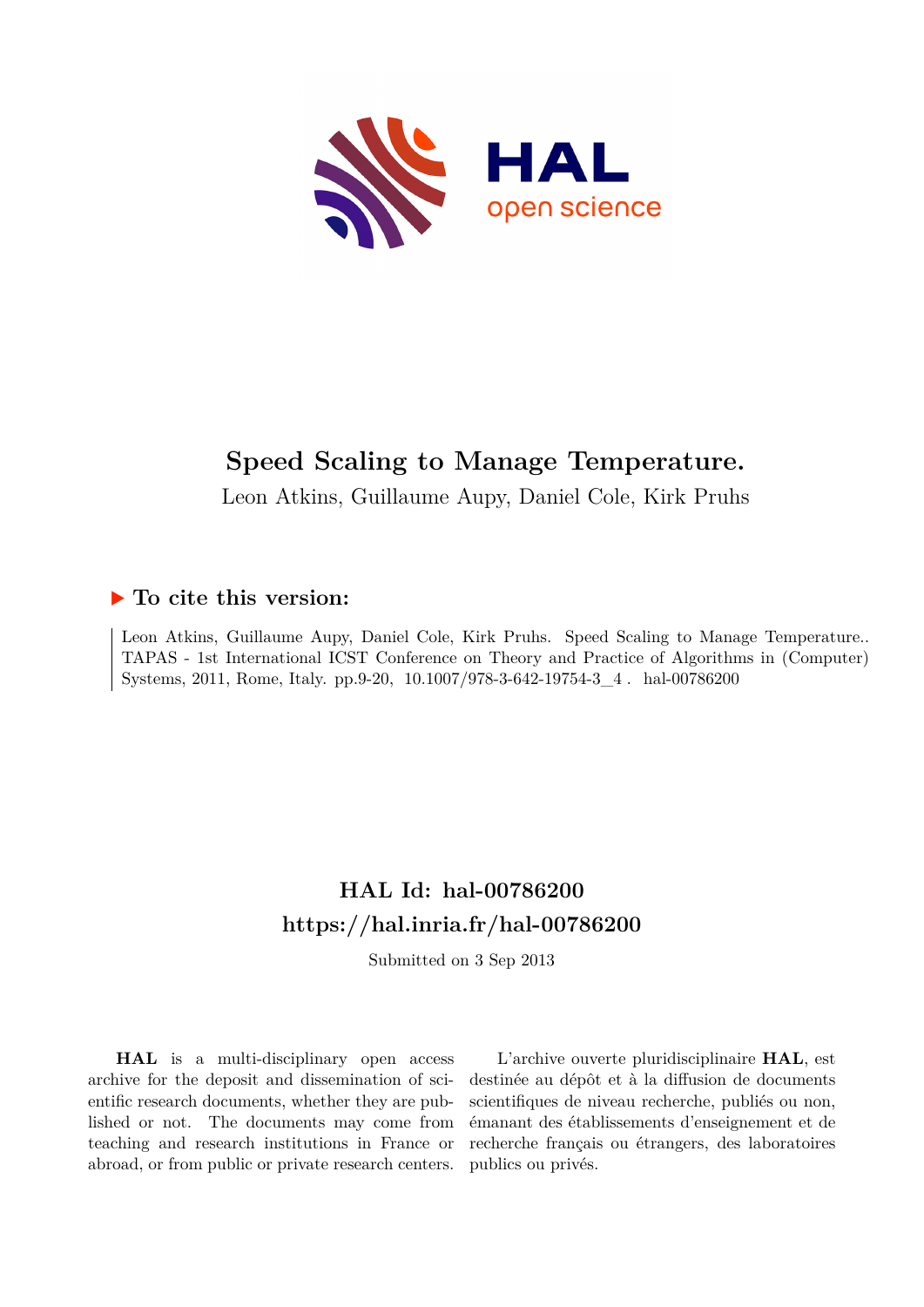# Speed Scaling to Manage Temperature

Leon Atkins<sup>1</sup>, Guillaume Aupy<sup>2,\*</sup>, Daniel Cole<sup>3</sup>, and Kirk Pruhs<sup>4,\*\*</sup>

<sup>1</sup> Department of Computer Science, University of Bristol, atkins@compsci.bristol.ac.uk

<sup>2</sup> LIP, ENS Lyon, guillaume.aupy@ens-lyon.fr

<sup>3</sup> Computer Science Department, University of Pittsburgh, dcc20@cs.pitt.edu

<sup>4</sup> Computer Science Department, University of Pittsburgh, kirk@cs.pitt.edu

Abstract. We consider the speed scaling problem where the quality of service objective is deadline feasibility and the power objective is temperature. In the case of batched jobs, we give a simple algorithm to compute the optimal schedule. For general instances, we give a new online algorithm, and obtain an upper bound on the competitive ratio of this algorithm that is an order of magnitude better than the best previously known bound upper bound on the competitive ratio for this problem.

## 1 Introduction

Speed scaling technology allows the clock speed and/or voltage on a chip to be lowered so that the device runs slower and uses less power [1]. Current desktop, server, laptop, and mobile class processors from the major manufacturers such as AMD and Intel incorporate speed scaling technology. Further these manufacturers produce associated software, such as AMD's PowerNow and Intel's SpeedStep, to manage this technology. With this technology, the operating system needs both a scheduling policy to determine which job to run at each point in time, as well as a speed scaling policy to determine the speed of the processor at that time. The resulting optimization problems have dual objectives, a quality of service objective (e.g. how long jobs have to wait to be completed), as well as a power related objective (e.g. minimizing energy or minimizing maximum temperature). These objectives tend to be in opposition as the more power that is used, generally the better the quality of service that can be provided.

The theoretical study of such dual objective scheduling and speed scaling optimization problems was initiated in [2]. [2] studied the problem where the quality of service objective was a deadline feasibility constraint, that is, each job has to be finished by a specified deadline, and the power objective was to minimize to total energy used. Since [2] there have been a few tens of speed scaling papers in the theoretical computer science literature [3] (and probably hundreds of papers in the general computer science literature). Almost all of

<sup>⋆</sup> Guillaume Aupy was supported in part by the ANR StochaGrid.

<sup>\*\*</sup> Kirk Pruhs was supported in part by NSF grant CCF-0830558, and an IBM Faculty Award.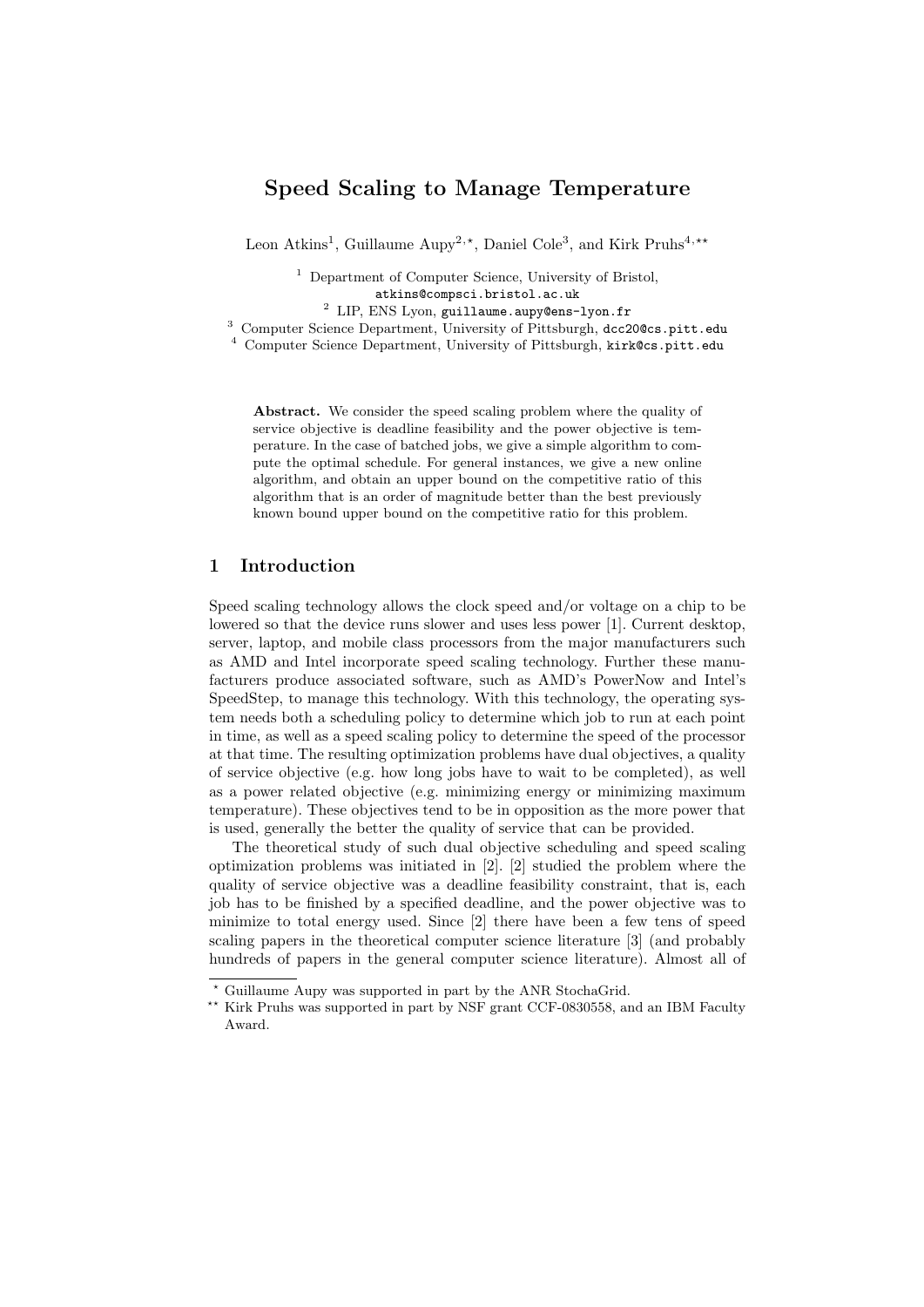the theoretical speed scaling papers have focused on energy management. We believe that the main reason for the focus on energy, instead of temperature, is mathematical; it seems to be much easier to reason about the mathematical properties of energy than it is to reason about the mathematical properties of temperature. From a technological perspective, temperature management is at least on par with energy management in terms of practical importance.

Energy and temperature are intuitively positively correlated. That is, running at a high power generally leads to both high temperatures and high energy use. It is therefore tempting to presume that a good energy management policy will also be a good temperature management policy. Unfortunately, the first theoretical paper on speed scaling for temperature management [4] showed that some algorithms that were proved to be good for energy management in [2], can be quite bad for temperature management. The reason for this is the somewhat subtle difference between energy and temperature.

To understand this, we need to quickly review the relationship between speed, power, and energy. The well-known cube-root for CMOS-based processor states that the dynamic power used by a processor is roughly proportional to the speed of the processor cubed [5]. Energy is power integrated over time. Cooling is a complex phenomenon that is difficult to model accurately. [4] suggested assuming that all heat is lost via conduction, and that the ambient temperature is constant. This is a not completely unrealistic assumption, as the purpose of fans within computers is to remove heat via conduction, and the purpose of air conditioning is to maintain a constant ambient temperature. Newton's law of cooling states that the rate of cooling is proportional to the difference in temperature between the device and the ambient environment. This gives rise to the following differential equation describing the temperature  $T$  of a device as a function of time t:

$$
\frac{dT(t)}{dt} = aP(t) - bT(t) \tag{1}
$$

That is the rate of increase in temperature is proportional to the power  $P(t)$ used by the device at time  $t$ , and the rate of decrease in temperature due to cooling is proportional to the temperature (assuming that the temperature scale is translated so the ambient temperature is zero). It can be assumed without loss of generality that  $a = 1$ . The device specific constant b, called the *cooling* parameter, describes how easily the device loses heat through conduction [4]. For example, all else being equal, the cooling parameter would be higher for devices with high surface area than for devices with low surface area. [4] showed that the maximum temperature that a device reaches is approximately the maximum energy used over any time period of length  $1/b$ . So a schedule that for some period of time of length  $1/b$  used an excessive amount of power could still be a near optimal schedule in terms of energy (if the aggregate energy used during this time interval is small relative to the total energy used) but might reach a much higher temperature than is necessary to achieve a certain quality of service.

In this paper we consider some algorithmic speed scaling problems where the power objective is temperature management. Our high level goal is to develop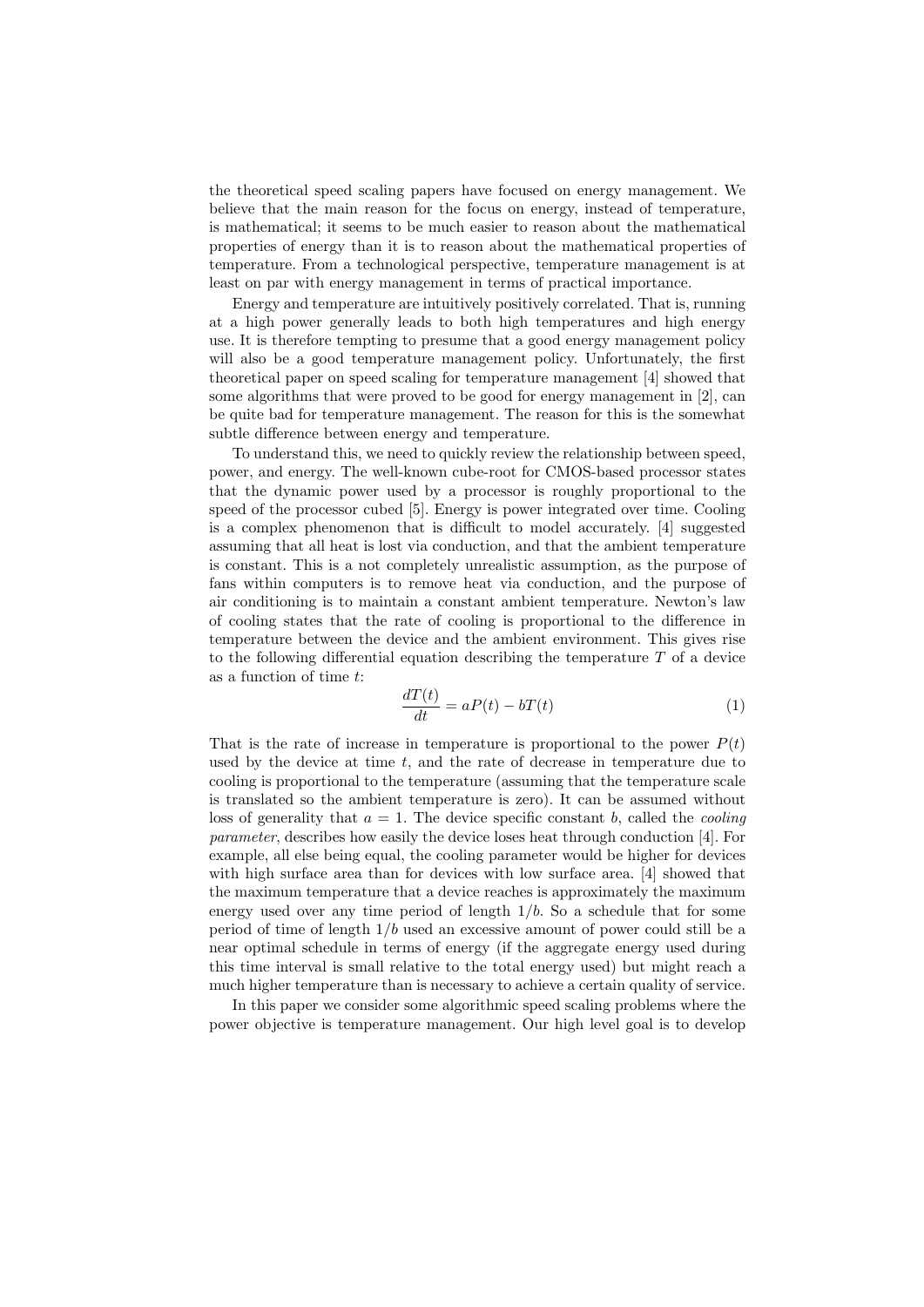techniques and insights that allow mathematical researchers to more cleanly and effective reason about temperature in the context of optimization.

We adopt much of the framework considered in [2] and [4], which we now review, along with the most closely related results in the literature.

Preliminaries We assume that a processor running at a speed s consumes power  $P(s) = s^{\alpha}$ , where  $\alpha > 1$  is some constant. We assume that the processor can run at any nonnegative real speed (using techniques in the literature, similar results could be obtained if one assumed a bounded speed processor or a finite number of speeds). The job environment consists of a collection of tasks, where each task *i* has an associated release time  $r_i$ , amount of work  $p_i$ , and a deadline  $d_i$ . A online scheduler does not learn about task i until time  $r_i$ , at which point it also learns the associated  $p_i$  and  $d_i$ . A schedule specifies for each time, a job to run, and a speed for the processor. The processor will complete s units of work in each time step when running at speed s. Preemption is allowed, which means that the processor is able to switch which job it is working on at any point without penalty. The deadline feasibility constraints are that all of the work on a job must be completed after its release time and before its deadline. [2] and subsequent follow-up papers consider the online and offline problems of minimizing energy usage subject to these deadline feasibility constraints. Like [4], we will consider the online and offline problems of minimizing the maximum temperature, subject to deadline feasibility constraints.

Related Results [2] showed that there is a greedy offline algorithm YDS to compute the energy optimal schedule. A naive YDS implementation runs in time  $O(n^3)$ , which is improved in [6] to  $O(n^2 \log n)$ . [2] suggested two online algorithms OA and AVR. OA runs at the optimal speed assuming no more jobs arrive in the future (or alternately plans to run in the future according to the YDS schedule). AVR runs each job at an even rate between its release time and deadline. In a complicated analysis, [2] showed that AVR is at most  $2^{\alpha-1}\alpha^{\alpha}$ . competitive with respect to energy. A simpler competitive analysis of AVR, with the same bound, as well as a nearly matching lower bound on the competitive ratio for AVR can be found in [7]. [4] shows that OA is  $\alpha^{\alpha}$ -competitive with respect to energy. [4] showed how potential functions can be used to give relatively simple analyses of the energy used by an online algorithm. [8] introduces an online algorithm qOA, which runs at a constant factor q faster than OA, and shows that qOA is at most  $4^{\alpha}/(2\sqrt{e\alpha})$ -competitive with respect to energy. When the cube root rule holds, qOA has the best known competitive ratio with respect to energy, namely 6.7. [8] also gives the best known general lower bound on the competitive ratio, for energy, of deterministic algorithms, namely  $e^{\alpha-1}/\alpha$ .

Turning to temperature, [4] showed that a temperature optimal schedule could be computed in polynomial time using the Ellipsoid algorithm. Note that this is much more complicated than the simple greedy algorithm, YDS, for computing an energy optimal schedule. [4] introduces an online algorithm, BKP, that is simultaneously  $O(1)$ -competitive for both total energy and maximum temperature. An algorithm that is c-competitive with respect to temperature has the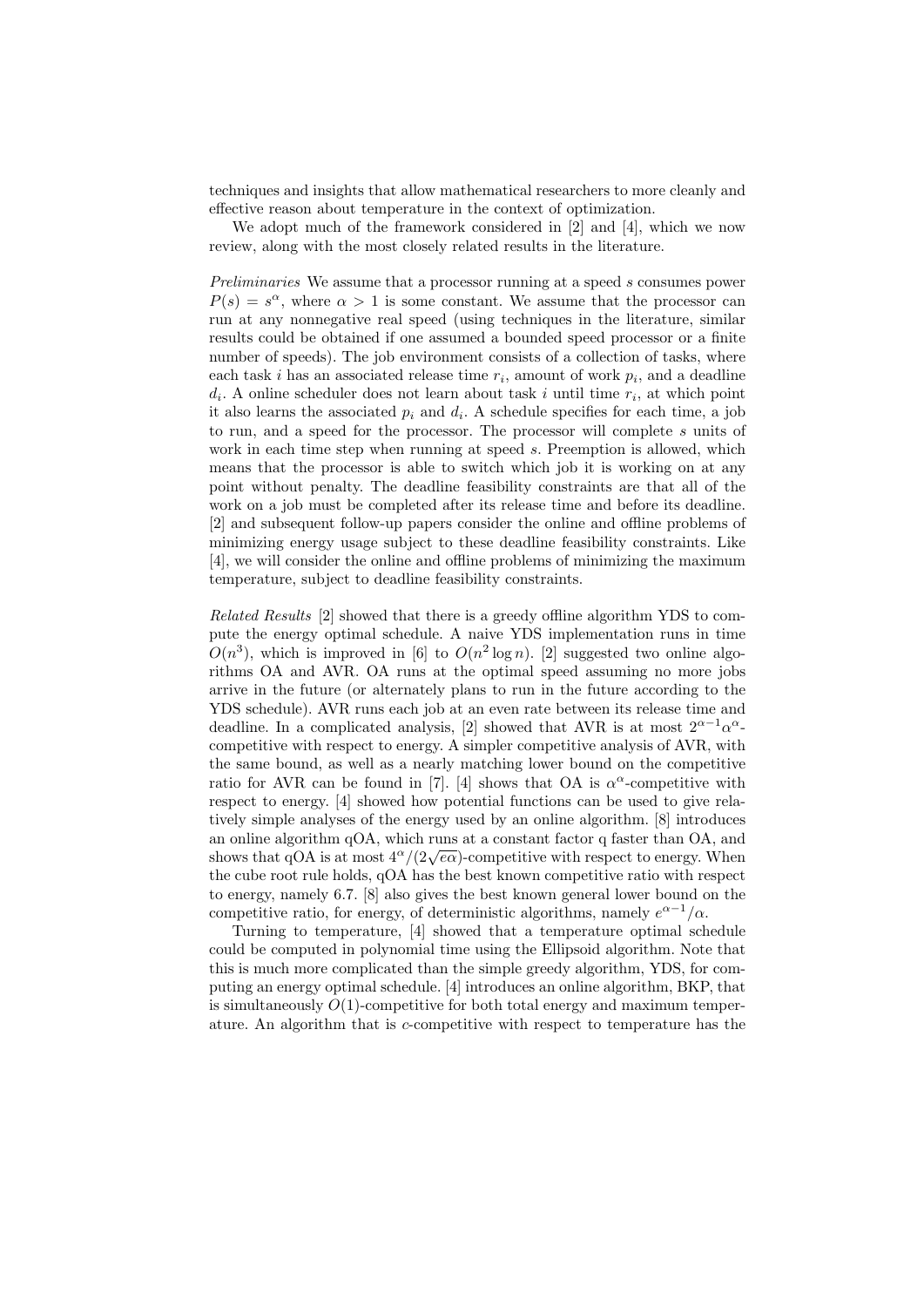property that if the thermal threshold  $T_{\text{max}}$  of the device is exceeded, then it is not possible to feasibly schedule the jobs on a device with thermal threshold  $T_{\text{max}}/c$ . [4] also showed that the online algorithms OA and AVR, both  $O(1)$ competitive with respect to energy, are not  $O(1)$ -competitive for the objective of minimizing the maximum temperature. In contrast, [4] showed that the energy optimal YDS schedule is  $O(1)$ -competitive for maximum temperature.

Besides [4], the only other theoretical speed scaling for temperature management papers that we are aware of are [9] and [12]. In [9] it is assumed that the speed scaling policy is fixed to be: if a particular thermal threshold is exceeded then the speed of the processor is scaled down by a constant factor. Presumably chips would have such a policy implemented in hardware for reasons of self-preservation. The paper then considers the problem of how to schedule unit work tasks, that generate varying amounts of heat, so as to maximize throughput. [9] shows that the offline problem is NP-hard even if all jobs are released at time 0, and gives a 2-competitive online algorithm. [12] provides an optimal algorithm for a batched release problem similar to ours but with a different objective, minimizing the makespan, and a fundamentally different thermal model.

Surveys on speed scaling can be found in [3], [10], and [11].

Our Results A common online scheduling heuristic is to partition jobs into batches as they arrive. Jobs that arrive, while jobs in the previous batch are being run, are collected in a new batch. When all jobs in the previous batch are completed, a schedule for the new batched is computed and executed. We consider the problem of how to schedule the jobs in a batch. So this batched problem is a special case of the general problem where all release times are zero.

In section 2.1, we consider the feasibility version of this batched problem. That is, the input contains a thermal threshold  $T_{\text{max}}$  and the problem is to determine whether the jobs can be scheduled without violating deadlines or the thermal threshold. We give a relatively simple  $O(n^2)$  time algorithm. This shows that temperature optimal schedules are easier to compute in the case of batched jobs. Our algorithm maintains the invariant that after the  $i<sup>th</sup>$  iteration, it has computed a schedule  $S_i$  that completes the most work possible subject to the constraints that the first i deadlines are met and the temperature never exceeds  $T_{\text{max}}$ . The main insight is that when extending  $S_i$  to  $S_{i+1}$ , one need only consider  $n$  possibilities, where each possibility corresponds to increasing the speed from immediately after one deadline before  $d_i$  until  $d_i$  in a particular way.

In section 2.2, we consider the optimization version of the batched problem. That is, the goal is to find a deadline feasible schedule that minimizes the maximum temperature  $T_{\text{max}}$  attained. One obvious way to obtain an algorithm for this optimization problem would be to use the feasibility algorithm as a black box, and binary search over the possible maximum temperatures. This would result in an algorithm with running time  $O(n^2 \log T_{\max})$ . Instead we give an  $O(n^2)$ time algorithm that in some sense mimics one run of the feasibility algorithm, raising  $T_{\text{max}}$  throughout so that it is always the minimum temperature necessary to maintain feasibility.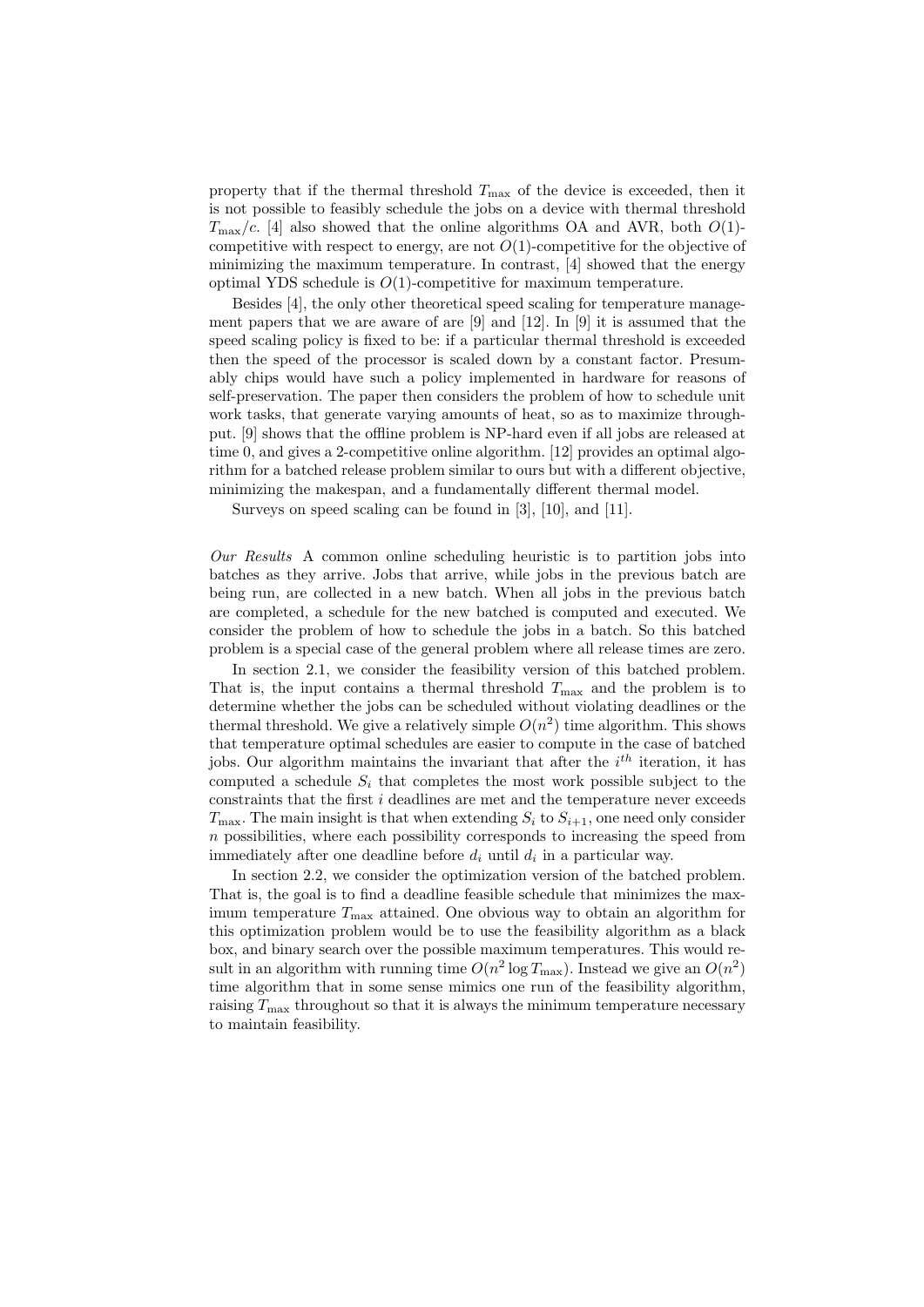We then move on to dealing with the general online setting. We assume that the online speed scaling algorithm knows the thermal threshold  $T_{\text{max}}$  of the device. It is perfectly reasonable that an operating system would have knowledge of the thermal threshold of the device on which it is scheduling tasks. In section 3, we give an online algorithm  $\tilde{A}$  that runs at a constant speed (that is a function of the known thermal threshold) until an emergency arises, that is, it is determined that some job is in danger of missing its deadline. The speed in the non-emergency time is set so that in the limit the temperature of the device is at most a constant fraction of the thermal threshold. When an emergency is detected, the online algorithm A switches to using the OA speed scaling algorithm, which is guaranteed to finish all jobs by their deadline. When no unfinished jobs are in danger of missing a deadline, the speed scaling algorithm A switches from OA back to the nonemergency constant speed policy. We show that A is  $\frac{e}{e-1}(\ell + 3e\alpha^{\alpha})$ -competitive for temperature, where  $\ell = (2 - (\alpha - 1) \ln (\alpha/(\alpha - 1)))^{\alpha} \leq 2$ . When the cube-root rule holds, this gives a competitive ratio of around 350. That is, the job instance can not be feasibly scheduled on a processor with thermal threshold  $T_{\text{max}}/350$ . This compares to the previous competitive ratio of BKP when  $\alpha = 3$  of around 6830. The insight that allowed for a better competitive ratio was that it is only necessary to run faster than this constant speed for brief periods of time, of length proportional to the inverse of the cooling parameter. By analyzing these emergency and nonemergency periods separately, we obtain a better bound on the competitive ratio than what was obtained in [4].

In section 4 we also show, using the same analysis as for A, a slightly improved bound on the temperature competitiveness of the energy optimal YDS schedule.

# 2 Batched Release

In this section, we consider the special case of the problem where all jobs are released at time 0. Instead of considering the input as consisting of individual jobs, each with a unique deadline and work, we consider the input as a series of deadlines, each with a cumulative work requirement equal to the sum of the work of all jobs due at or before that deadline. Formally, the input consists of  $n$  deadlines, and for each deadline  $d_i$ , there is a cumulative work requirement,  $w_i = \sum_{j=1}^i p_j$ , that must be completed by time  $d_i$ . With this definition, we then consider testing the feasibility of some schedule  $S$  with constraints of the from  $W(S, d_i) \geq w_i$  where  $W(S, d_i)$  is the total work of S by time  $d_i$ . We call these the work constraints. We also have the *temperature constraint* that the temperature in S must never exceed  $T_{\text{max}}$ . Without loss of generality, we assume that the scheduling policy is to always run the unfinished job with the earliest deadline. Thus, to specify a schedule, it is sufficient to specify the processor speed at each point in time. Alternatively, one can specify a schedule by specifying the cumulative work processed at each point of time (since the speed is the rate of change of cumulative work processed), or one could specify a schedule by giving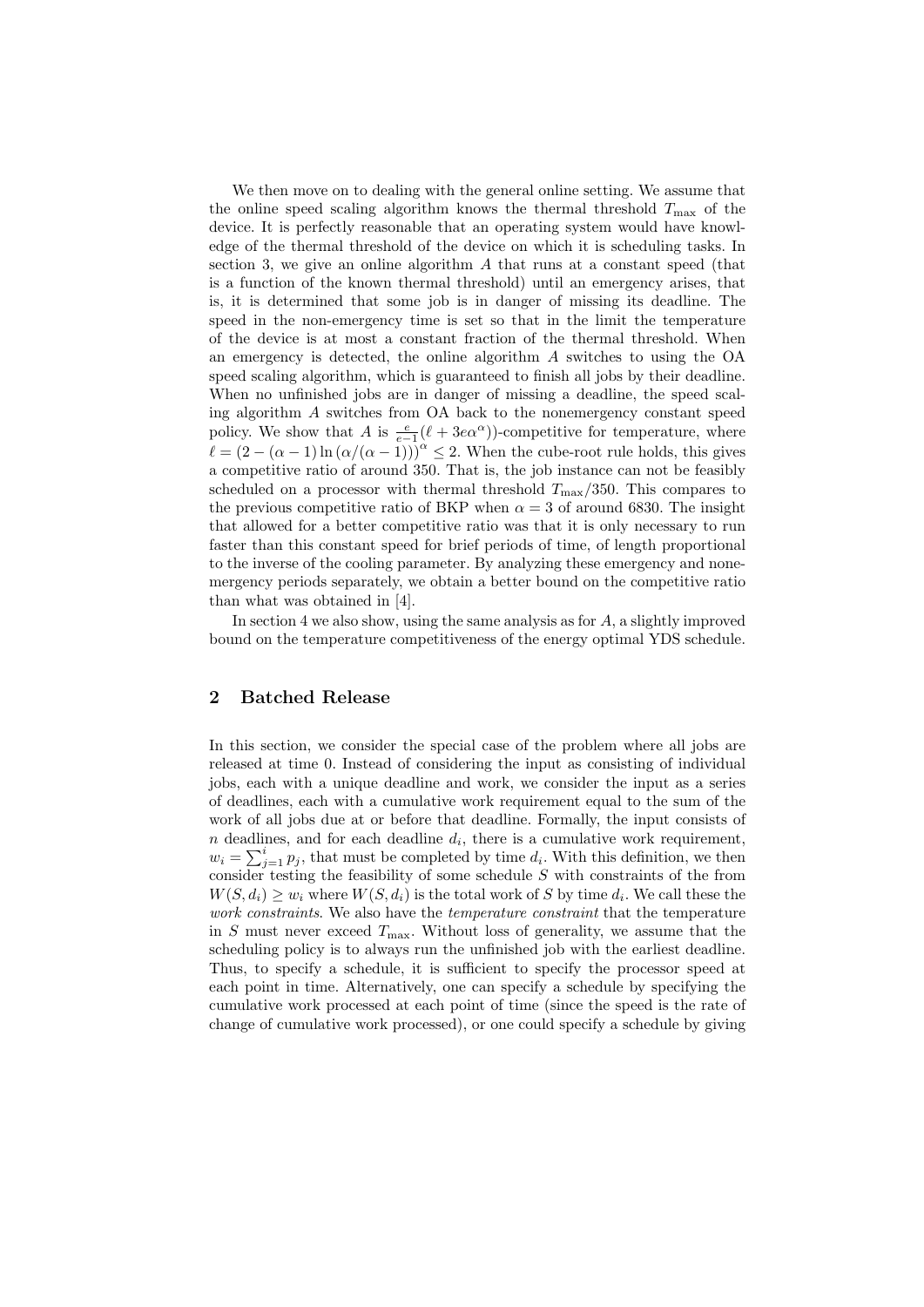the temperature at this point of time (since the speed can be determined from the temperature using Newton's law and the power function).

Before beginning with our analysis it is necessary to briefly summarize the equations describing the maximum work possible over an interval of time, subject to fixed starting and ending temperatures. First we define the function  $UMaxW(0, t_1, T_0, T_1)(t)$  to be the maximum cumulative work, up to any time t, achievable for any schedule starting at time  $0$  with temperature exactly  $T_0$  and ending at time  $t_1$  with temperature exactly  $T_1$ . In [4] it is shown that:

$$
UMaxW(0, t_1, T_0, T_1)(t) =
$$
  

$$
\left(\frac{1}{a}\right)^{\frac{1}{\alpha}} \left(\frac{T_1 - T_0 e^{-bt_1}}{e^{-bt_1} - e^{-\frac{bt_1\alpha}{\alpha - 1}}}\right)^{\frac{1}{\alpha}} \left(\frac{b}{\alpha - 1}\right)^{\frac{1}{\alpha} - 1} \left(1 - e^{\frac{-bt}{\alpha - 1}}\right)
$$
 (2)

The definition of the function  $MaxW(0, t_1, T_0, T_1)(t)$  is identical to the definition of  $UMaxW$ , with the additional constraint that the temperature may never exceed  $T_{\text{max}}$ . Adding this additional constraint implies that  $MaxW(0, t_1, T_0, T_1)(t)$  $\leq UMaxW(0, t_1, T_0, T_1)(t)$ , with equality holding if and only if the temperature never exceeds  $T_{\text{max}}$  in the schedule for  $UMaxW(0, t_1, T_0, T_1)(t)$ . A schedule or curve is said to be a UMaxW curve if it is equal to  $UMaxW(0, t_1, T_0, T_1)(t)$  for some choice of parameters. A MaxW curve/schedule is similarly defined. We are only concerned with  $MaxW$  curves that are either  $UMaxW$  curves that don't exceed  $T_{\text{max}}$  or  $MaxW$  curves that end at temperature  $T_{\text{max}}$ . It is shown in [4] that these type of  $MaxW$  curves have the form:

$$
MaxW(0, t_1, T_0, T_{\text{max}})(t) =
$$
  

$$
\begin{cases} UMaxW(0, \gamma, T_0, T_{\text{max}})(t) & : t \in [0, \gamma) \\ UMaxW(0, \gamma, T_0, T_{\text{max}})(\gamma) + (bT_{\text{max}})^{\frac{1}{\alpha}} (t - \gamma) : t \in (\gamma, t_1] \end{cases}
$$

$$
(3)
$$

Here  $\gamma$  is the largest value of  $t_1$  for which the curve  $UMaxW(0, t_1, T_0, T_{\text{max}})(t)$ does not exceed temperature  $T_{\text{max}}$ . It is show in [4] that  $\gamma$  is implicitly defined by the following equation:

$$
\frac{1}{\alpha - 1} T_0 e^{\frac{-b\gamma\alpha}{\alpha - 1}} + T_{\text{max}} - \frac{\alpha}{\alpha - 1} T_{\text{max}} e^{\frac{-b\gamma}{\alpha - 1}} = 0 \tag{4}
$$

#### 2.1 Known Maximum Temperature

In this subsection we assume the thermal threshold of the device  $T_{\text{max}}$  is known to the algorithm, and consider batched jobs. If there is a feasible schedule, our algorithm iteratively constructs schedules  $S_i$  satisfying the following invariant:

**Definition 1. Max-Work Invariant:**  $S_i$  completes the maximum work possible subject to:

- − For all times  $t \in [0, d_n]$ , the temperature of  $S_i$  does not exceed  $T_{\text{max}}$
- $W(S_i, d_j) \geq w_j \text{ for all } 1 \leq j \leq i$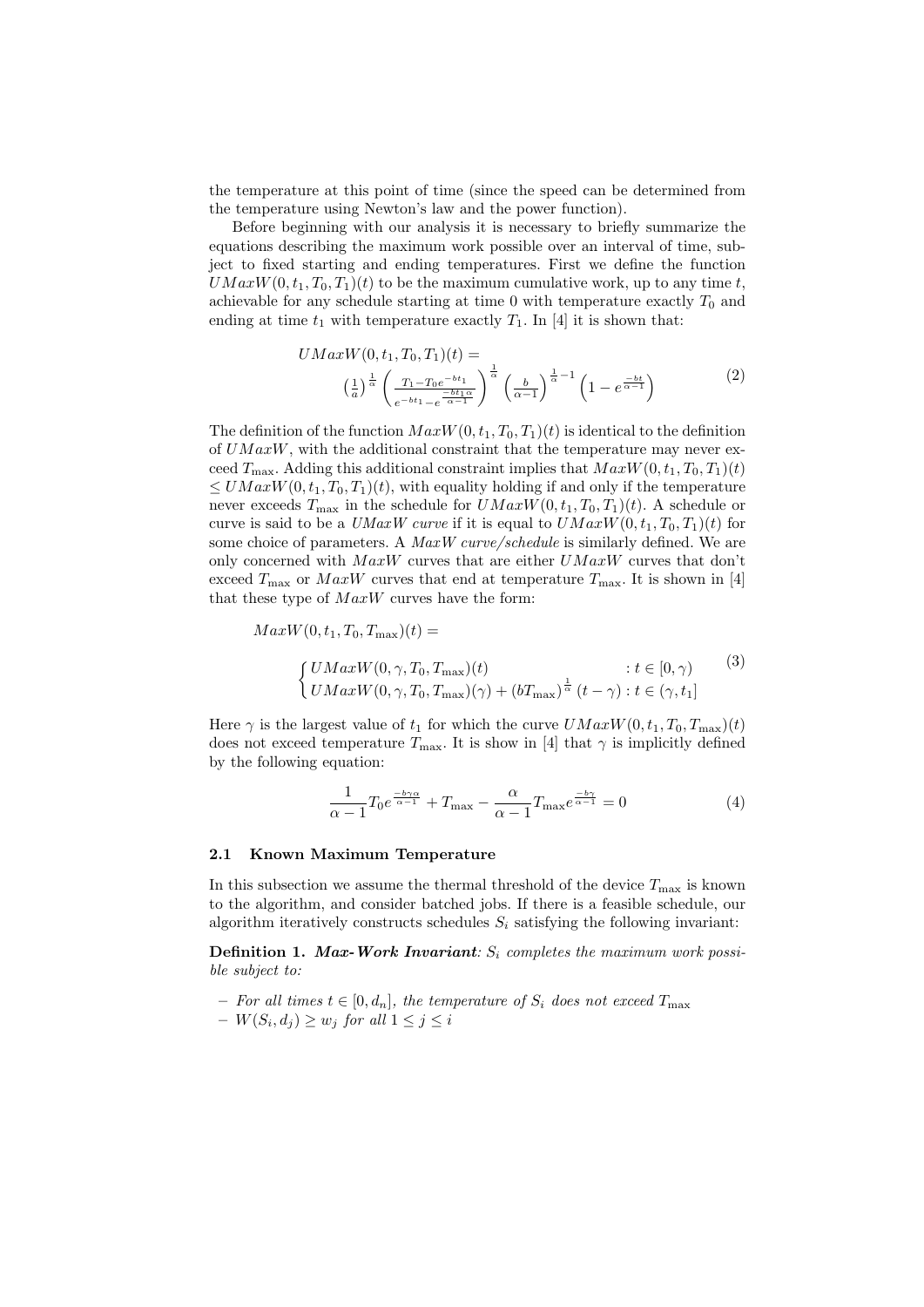By definition, the schedule  $S_0$  is defined by  $MaxW(0, d_n, 0, T_{\text{max}})(t)$ . The intermediate schedules  $S_i$  may be infeasible because they may miss deadlines after  $d_i$ , but  $S_n$  is a feasible schedule and for any feasible input an  $S_i$  exists for all i. The only reason why the schedule  $S_{i-1}$  cannot be used for  $S_i$  is that  $S_{i-1}$  may violate the  $i^{th}$  work constraint, that is  $W(S_{i-1}, d_i) < w_i$ . Consider the constraints such that for any  $j < i$ ,  $W(S_{i-1}, d_j) = w_j$ . We call these tight constraints in  $S_{i-1}$ . Now consider the set of possible schedules  $S_{i,j}$ , such that j is a tight constraint in  $S_{i-1}$ , where intuitively during the time period  $[d_j, d_i]$ ,  $S_{i,j}$  speeds up to finish enough work so that the  $i<sup>th</sup>$  work constraint is satisfied and the temperature at time  $d_i$  is minimized. Defining the temperature of any schedule  $S_{i-1}$  at deadline  $d_j$  as  $T_j^{i-1}$ , we formally define  $S_{i,j}$ :

Definition 2. For tight constraint  $j < i$  in  $S_{i-1}$ ,

$$
S_{i,j} = \begin{cases} S_{i-1} & : t \in [0, d_j) \\ UMaxW(0, d_i - d_j, T_j^{i-1}, T_i^{i,j})(t) : t \in (d_j, d_i) \\ MaxW(0, (d_n - d_i), T_i^{i,j}, T_{\text{max}})(t) : t \in (d_j, d_n] \end{cases}
$$

where  $T_i^{i,j}$  is the solution of  $UMaxW(0, d_i - d_j, T_j^{i-1}, T_i^{i,j})(d_i - d_j) = (w_i - w_j)$ 

We show that if  $S_i$  exists, then it is one of the  $S_{i,j}$  schedules. In particular,  $S_i$ will be equal to the first schedule  $S_{i,j}$  (ordered by increasing j) that satisfies the first *i* work constraints and the temperature constraint.

Algorithm Description: At a high level the algorithm is two nested loops, where the outer loop iterates over  $i$ , and preserves the max-work invariant. If the  $i^{th}$  work constraint is not violated in  $S_{i-1}$ , then  $S_i$  is set to  $S_{i-1}$ . Otherwise, for all tight constraints j in  $S_{i-1}$ ,  $S_i$  is set to the first  $S_{i,j}$  that satisfies the first i work constraints and the temperature constraint. If such a  $S_{i,j}$  doesn't exist, then the instance is declared to be infeasible. The following lemma establishes the correctness of this algorithm.

Lemma 1. Assume a feasible schedule exists for the instance in question. If  $S_{i-1}$  is infeasible for constraint i, then  $S_i$  is equal to  $S_{i,j}$ , where j is minimized subject to the constraint that  $S_{i,j}$  satisfies the first i work constraints and the temperature constraint.

#### 2.2 Unknown Maximum Temperature

In this section we again consider batched jobs, and consider the objective of minimizing the maximum temperature ever reached in a feasible schedule. Let Opt be the optimal schedule, and  $T_{\text{max}}$  be the optimum objective value. We know from the previous section that the optimum schedule can be described by the concatenation of  $UMaxW$  curves  $C_1, \ldots, C_{k-1}$ , possibly with a single MaxW curve,  $C_k$ , concatenated after  $C_{k-1}$ . Each  $C_i$  begins at the time of the  $(i-1)$ st tight work constraint and end at the time of the  $i^{th}$  tight work constraint. Our algorithm will iteratively compute  $C_i$ . That is, on the  $i^{th}$  iteration,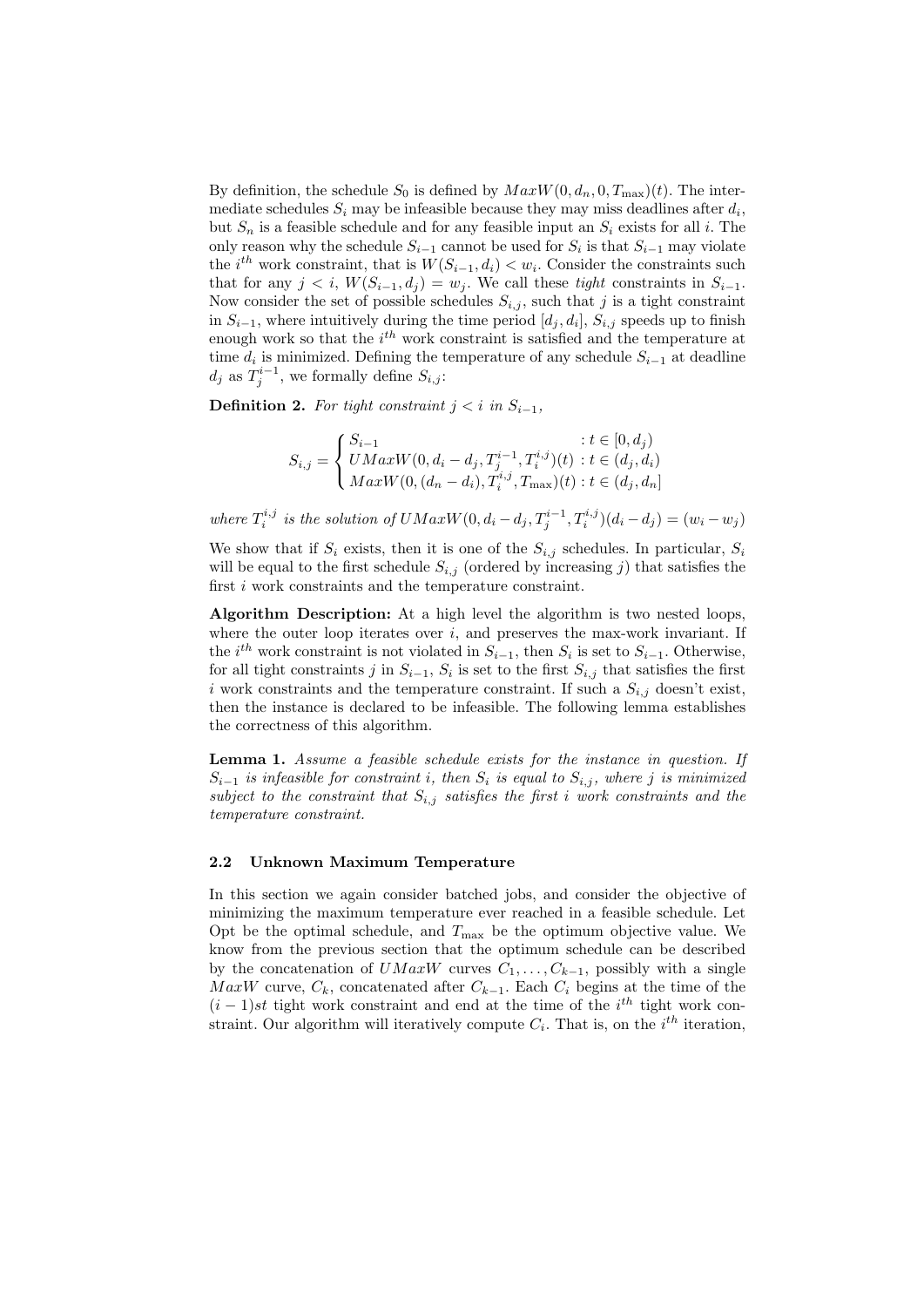$C_i$  will be computed from the input instance and  $C_1, \ldots, C_{i-1}$ . In fact, it is sufficient to describe how to compute  $C_1$ , as the remaining  $C_i$  can be computed recursively. Alternatively, it is sufficient to show how to compute the first tight work constraint in Opt.

To compute  $C_1$ , we need to classify work constraints. We say that the  $i^{th}$ work constraint is a UMaxW constraint if the single cumulative work curve that exactly satisfies the constraint with the smallest maximum temperature possible corresponds to equation (2). Alternatively, we say that the  $i^{th}$  work constraint is a MaxW constraint if the single cumulative work curve that exactly satisfies the constraint with the smallest maximum temperature possible corresponds to equation (3). We know from the results in the last section every work constraint must either be a  $MaxW$  constraint or a  $UMaxW$  constraint. In Lemma 2 we show that it can be determined in  $O(1)$  time whether a particular work constraint is a  $UMaxU$  constraint or a  $MaxW$  constraint. In Lemma 3 we show how to narrow the candidates for  $UMaxW$  constraints that give rise to  $C_1$  down to one. The remaining constraint is referred to as the  $UMaxW-winner$ . In Lemma 5 we show how to determine if the  $UMaxW$ -winner candidate is a better option for  $C_1$  than any of the  $MaxW$  candidates. If this is not the case, we show in Lemma 6 how to compute the best  $MaxW$  candidate.

**Lemma 2.** Given a work constraint  $W(S, d_i) \geq w_i$ , it can be determined in  $O(1)$  time whether it is a UMaxW constraint or a MaxW constraint.

*Proof.* For initial temperature  $T_0$ , we solve  $UMaxW(0, d_i, T_0, T_i)(d_i) = w_i$  for  $T_i$ as in the known  $T_{\text{max}}$  case. Now we consider equation (4) for  $\gamma$  with  $T_{\text{max}} = T_i$ :

$$
\frac{1}{\alpha - 1} T_0 e^{\frac{-b\gamma\alpha}{\alpha - 1}} + T_i - \frac{\alpha}{\alpha - 1} T_i e^{\frac{-b\gamma}{\alpha - 1}} = 0
$$

If we plug in  $d_i$  for  $\gamma$  and we get a value larger than 0 then  $\gamma < d_i$  and thus the curve  $UMaxW(0, d_i, T_0, T_i)(t)$  must exceed  $T_i$  during some time  $t < d_i$ , thus the constraint is a  $MaxW$  constraint. If the value is smaller than 0 then  $\gamma > d_i$ , the curve  $UMaxW(0, d_i, T_0, T_i)(t)$  never exceeds  $T_i$ , and thus the constraint is a  $UMaxW$  constraint.  $□$ 

Lemma 3. All of the UMaxW constraints, but one, can be disqualified as a candidate for  $C_1$  in time  $O(n)$ .

*Proof.* Consider any two  $UMaxW$  constraints, i and j with  $i < j$ . We want to show that the two work curves exactly satisfying constraints  $i$  and  $j$  must be non-intersecting, except at time 0, and that we can determine which work curve is larger in constant time. This together with Lemma 2 would imply we can get rid of all  $UMaxW$  constraints but one in time  $O(n)$  for n constraints. For initial temperature  $T_0$ , can we can fully specify the two curves by solving  $UMaxW(0, d_i, T_0, T_i)(d_i) = w_i$  and  $UMaxW(0, d_j, T_0, T_j)(d_j) = w_j$  for  $T_i$  and  $T_i$  respectively. We can then compare them at all times prior to  $d_i$  using equation (2), i.e.,  $UMaxW(0, d_i, T_0, T_i)(t)$  and  $UMaxW(0, d_j, T_0, T_j)(t)$ .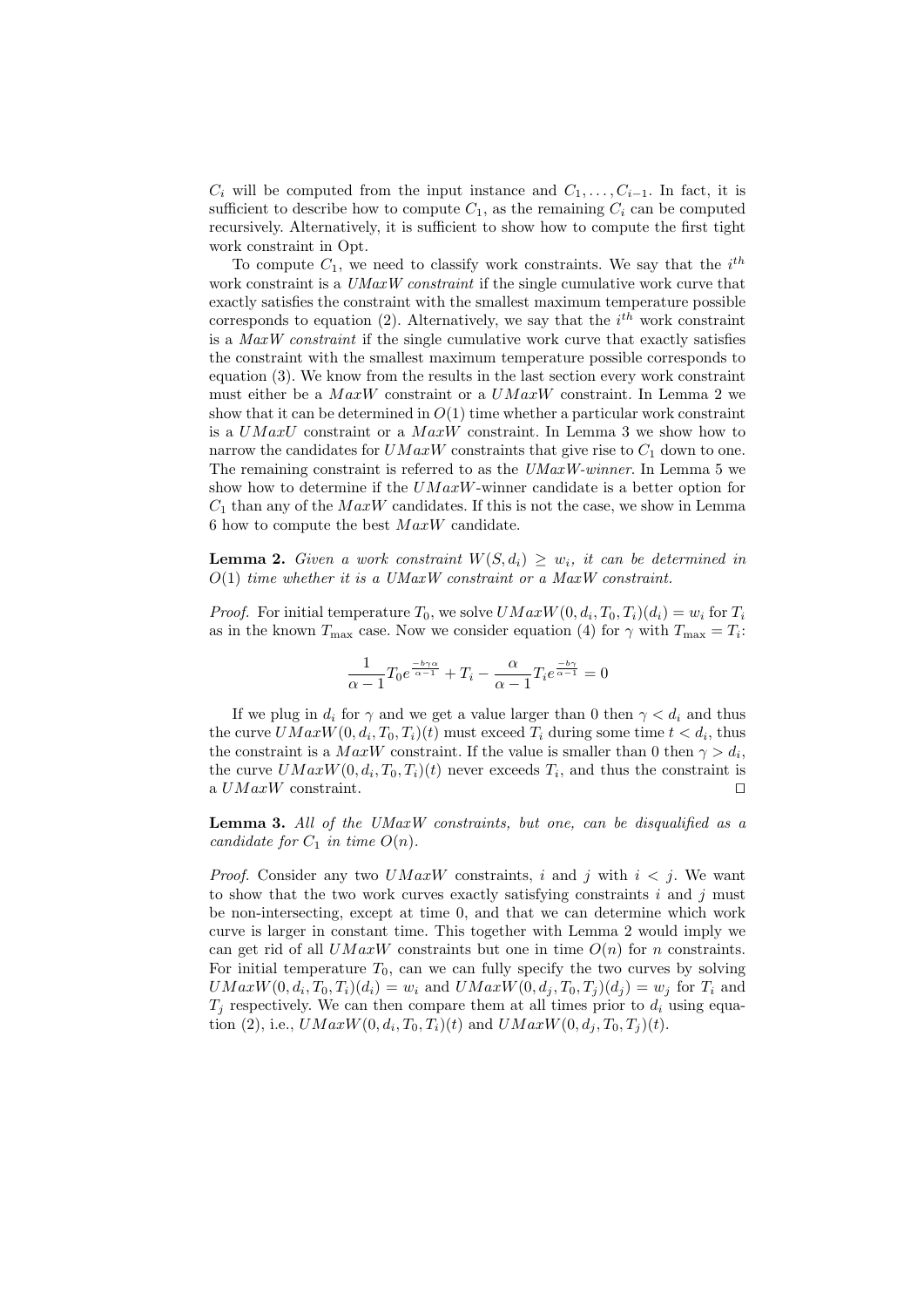Note that for any two  $UMaxW$  curves defined by equation (2), a comparison results in the time dependent terms (t-dependent) canceling and thus one curve is greater than the other at all points in time up to  $d_i$ . Regardless of whether the larger work curve corresponds to constraint  $i$  or  $j$ , clearly the smaller work curve cannot correspond to the first tight constraint as the larger work curve implies a more efficient way to satisfy both constraints. To actually determine which curve is greater, we can simply plug in the values for the equations and check the values of the non-time dependent terms. The larger term must correspond to the dominating work curve. ⊓⊔

In order to compare the  $UMaxW$ -winner's curve to the  $MaxW$  curves, we may need to extend the  $UMaxW$ -winner's curve into what we call a  $UMaxW$ extended curve. A  $UMaxW$ -extended curve is a  $MaxW$  curve, describable by equation (3), that runs identical to the  $UMaxW$  constraint's curve on the  $UMaxW$  interval, and is defined on the interval  $[0, d_n]$ . We now show how to find this  $MaxW$  curve for any  $UMaxW$  constraint.

Lemma 4. Any UMaxW constraint's UMaxW-Extended curve can be described by equation (3) and can be computed in  $O(1)$  time.

*Proof.* For any  $UMaxW$  curve satisfying a  $UMaxW$  constraint, the corresponding speed function is defined for all times  $t \geq 0$  as follows:

$$
S(t) = \frac{b}{(\alpha - 1)}^{\frac{1}{\alpha}} \left( \frac{T_i - T_0 e^{-b d_i}}{e^{-b d_i} - e^{\frac{-b d_i \alpha}{\alpha - 1}}} \right)^{\frac{1}{\alpha}} e^{\frac{-b t}{\alpha - 1}}
$$

Thus we can continue running according to this speed curve after  $d_i$ . As the speed is a constantly decreasing function of time, eventually the temperature will stop increasing at some specific point in time. This is essentially the definition of  $\gamma$  and for any fixed  $\gamma$  there exists a  $T_{\text{max}}$  satisfying it which can be found by solving for  $T_{\text{max}}$  in the  $\gamma$  equation. To actually find the time when the temperature stops increasing, we can binary search over the possible values of  $\gamma$ , namely the interval  $(d_i, \frac{\alpha-1}{b} \ln \frac{\alpha}{\alpha-1}]$ . For each time we can directly solve for the maximum temperature using the  $\gamma$  equation and thus the entire  $UMaxW$  curve is defined. We then check the total work accomplished at  $d_i$ . If the total work is less than  $w_i$ , then  $\gamma$  is too small, if larger, then  $\gamma$  is too large. Our binary search is over a constant-sized interval and each curve construction and work comparison takes constant time, thus the entire process takes  $O(1)$  time. Once we have  $\gamma$  and the maximum temperature, call it  $T_{\gamma}$ , we can define the entire extended curve as  $UMaxW(0, \gamma, T_0, T_\gamma)(t)$  for  $0 \le t < \gamma$  and  $(bT_\gamma)^{1/\alpha}t$  for  $t \ge \gamma$ , in other words,  $MaxW(0, \infty, T_0, T_\gamma)(t)$  with  $T_{\text{max}} = T_\gamma$ .

Lemma 5. Any MaxW constraint satisfied by a UMaxW-Extended curve can't correspond to  $C_1$ . If any MaxW constraint is not satisfied by a UMaxW-Extended curve then the UMaxW constraint can't correspond to  $C_1$ .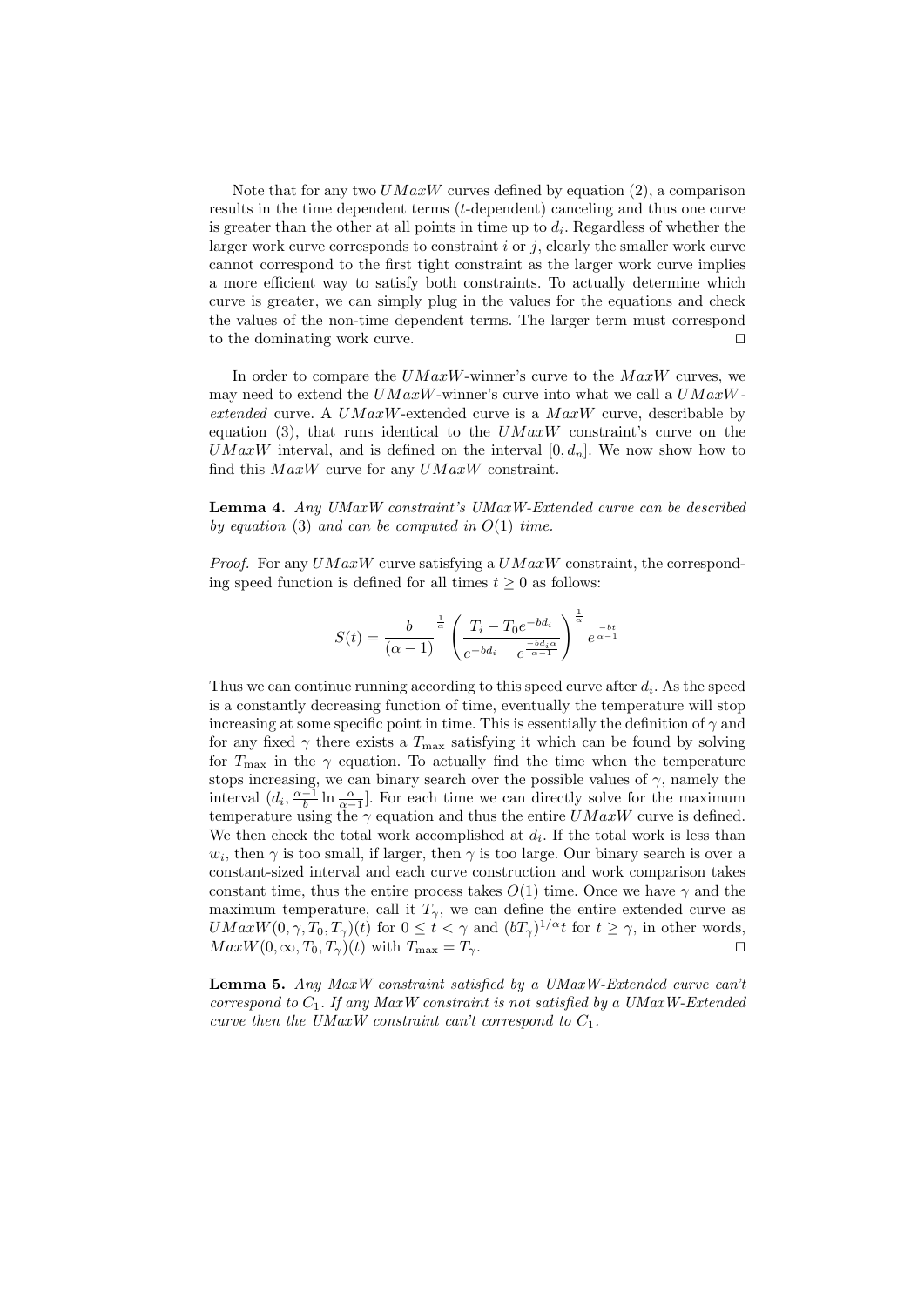*Proof.* To satisfy the winning  $UMaxW$  constraint exactly, we run according to the  $UMaxW$ -extended curve corresponding to the  $UMaxW$  constraint's exact work curve. Thus if a  $MaxW$  constraint is satisfied by the entire extended curve, then to satisfy the  $UMaxW$  constraint and satisfy the  $MaxW$  constraint it is most temperature efficient to first exactly satisfy the  $UMaxW$  constraint then the  $MaxW$  constraint (if it is not already satisfied). On the other hand, if some  $MaxW$  constraint is not satisfied then it is more efficient to exactly satisfy that constraint, necessarily satisfying the  $UMaxW$  constraint as well. □

**Lemma 6.** If all UMaxW constraints have been ruled out for  $C_1$ , then  $C_1$ , and the entire schedule, can be determined in time  $O(n)$ .

*Proof.* To find the first tight constraint, we can simply create the  $MaxW$  curves exactly satisfying each constraint. For each constraint, we can essentially use the the same method as in Lemma 4 for extending the  $UMaxW$  winner to create the  $MaxW$  curve. The difference here is that we must also add the work of the constant speed portion to the work of the  $UMaxW$  portion to check the total work at the constraint's deadline. However this does not increase the construction time, hence each curve still takes  $O(1)$  time per constraint.

Once we have constructed the curves, we can then compare any two at the deadline of the earlier constraint. The last remaining work curve identifies the first tight constraint and because we have the  $MaxW$  curve that exactly satisfies it, we have specified the entire optimal scheduling, including the minimum  $T_{\text{max}}$ possible for any feasible schedule. As we can have at most n  $MaxW$  constraints and construction and comparison take constant time, our total time is  $O(n)$ . □

**Theorem 1.** The optimal schedule can be constructed in time  $O(n^2)$  when  $T_{\text{max}}$ is not known.

Proof. The theorem follows from using Lemma 3 which allows us to produce a valid  $MaxW$  curve by Lemma 4. We then apply Lemma 5 by comparing the  $UMaxW$ -winner's work at each  $MaxW$  constraint. If all  $MaxW$  constraints are disqualified, we've found the first tight constraint, else we apply Lemma 6 to specify the entire schedule. In either case, we've defined the schedule up to at least one constraint in  $O(n)$  time. □

## 3 Online Algorithm

Our goal in this section is to describe an online algorithm  $A$ , and analyze its competitiveness. Note that all proofs in this section have been omitted due to space limitations but can be found in the full paper.

Algorithm Description: A runs at a constant speed of  $\left(\ell b T_{\rm max}\right)^{1/\alpha}$  until it determines that some job will miss its deadline. Here,  $\ell = (2-(\alpha-1)\ln(\frac{\alpha}{(\alpha-1)}))^{\alpha} \le$ 2. At this point A runs according to the online algorithm OA. When enough work is finished such that running at constant speed  $(\ell bT_{\text{max}})^{1/\alpha}$  will not cause any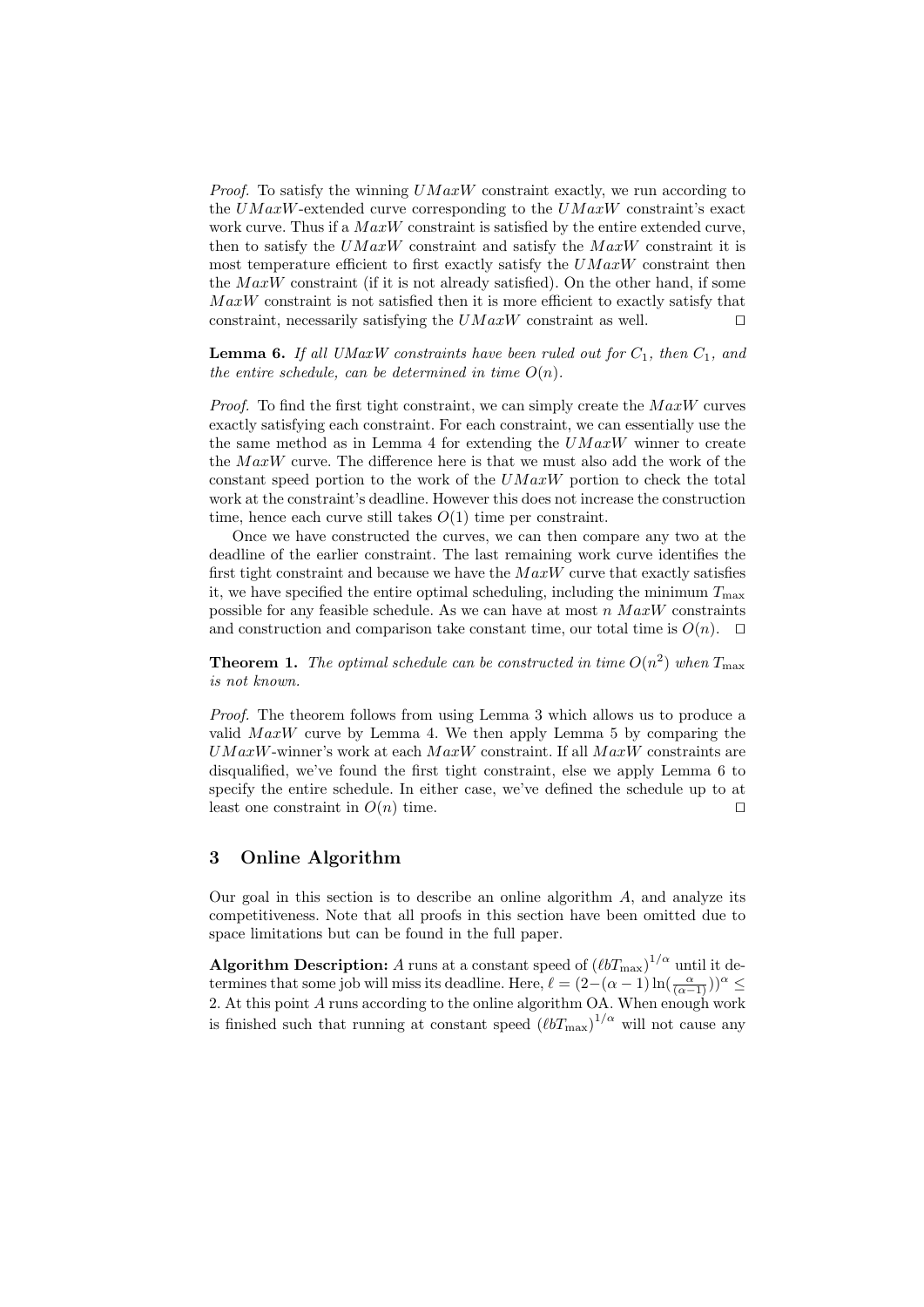job to miss its deadline, A then switches back to running at the constant speed.

Before beginning, we briefly note some characteristics of the energy optimal algorithm, YDS, as well as some characteristics of the online algorithm OA. We require one main property from YDS, a slight variation on Claim 2.3 in [4]:

**Claim 1.** For any speed s, consider any interval,  $[t_1, t_2]$  of maximal time such that YDS runs at speed strictly greater than s. YDS schedules within  $[t_1, t_2]$ , exactly those jobs that are released no earlier than  $t_1$  and due no later than  $t_2$ .

We also need that YDS is energy optimal within these maximal intervals. This is a direct consequence of the total energy optimality of YDS. Lastly note that YDS schedules jobs according to EDF. For more on YDS, see [2] and [4].

For the online algorithm OA, we need only that it always runs, at any time t, at the minimum feasible constant speed for the amount of unfinished work at time t and that it has a competitive ratio of  $\alpha^{\alpha}$  for total energy [4].

We will first bound the maximum amount of work that the optimal temperature algorithm can perform during intervals longer than the inverse of the cooling parameter b. This is the basis for showing that the constant speed of A is sufficient for all but intervals of smaller than  $1/b$ .

**Lemma 7.** For any interval of length  $t > 1/b$ , the optimal temperature algorithm completes strictly less than  $(\ell bT_{\text{max}})^{1/\alpha} \cdot (t)$  work.

We now know that if all jobs have a lifetime of at least  $1/b$ , A will always run at a constant speed and be feasible, thus we have essentially handled the competitiveness of  $A$  in non-emergency periods. Now we need to consider  $A$ 's competitiveness during the emergency periods, i.e., when running at speed  $(\ell b T_{\text{max}})^{1/\alpha}$ would cause  $A$  to miss a deadline. To do this, we will show that these emergency periods are contained within periods of time where YDS runs faster than A's constant speed and that during these larger periods we can directly compare A to YDS via OA. We start by bounding the maximal length of time in which YDS can run faster than A's constant speed.

Lemma 8. Any maximal time period where YDS runs at a speed strictly greater than  $(\ell bT_{\text{max}})^{1/\alpha}$  has length  $< 1/b$ .

We call these maximal periods in YDS *fast periods* as they are characterized by the fact that YDS is running strictly faster than  $(\ell bT_{\text{max}})^{1/\alpha}$ . Now we show that A will never be behind YDS on any individual job outside of fast periods. This then allows us to describe A during fast periods.

Lemma 9. At the beginning and ending of every fast period, A has completed as much work as the YDS schedule on each individual job.

Lemma 10. A switches to OA only during fast periods.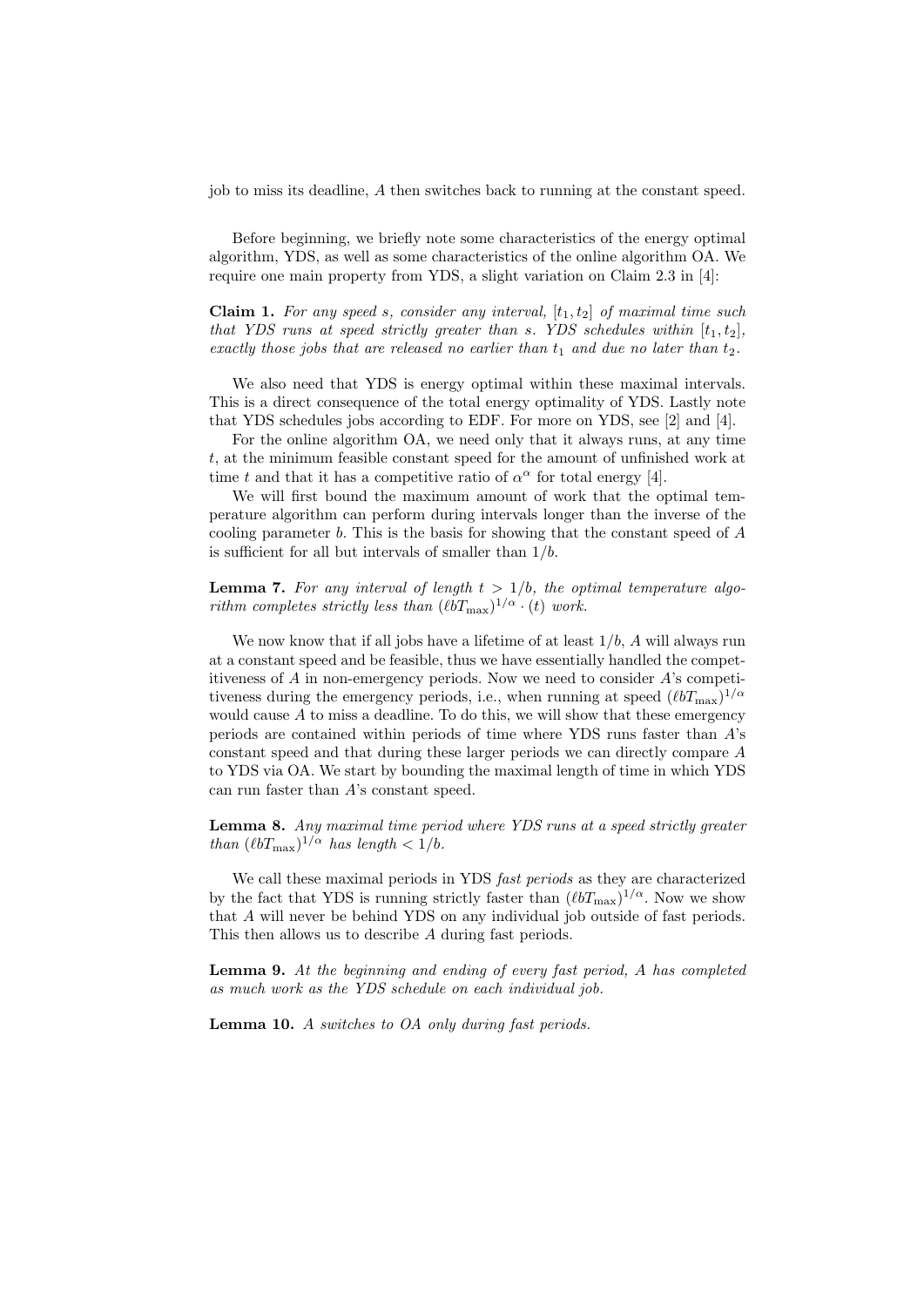We are now ready to upper bound the energy usage of  $A$ , first in a fast period. and then in an interval of length  $1/b$ . We then use this energy bound to upper bound the temperature of A. We use a variation on Theorem 2.2 in [4] to relate energy to temperature. We denote the maximum energy used by an algorithm, ALG, in any interval of length  $1/b$ , on input I, as  $C[ALG(1)]$  or simply  $C[ALG]$ when  $I$  is implicit. Note that this is a different interval size than used in [4]. We similarly denote the maximum temperature of  $ALG$  as  $T[ALG(I)]$  or  $T[ALG]$ .

**Lemma 11.** For any schedule S, and for any cooling parameter  $b \geq 0$ ,

$$
\frac{aC[S]}{e} \le T[S] \le \frac{e}{e-1}aC[S]
$$

**Lemma 12.** A is  $\alpha^{\alpha}$ -competitive for energy in any single maximal fast period.

**Lemma 13.** A uses at most  $(\ell + 3e^{\alpha})T_{\text{max}}$  energy in an interval of size 1/b.

**Theorem 2.** A is  $\left(\frac{e}{e-1}(\ell+3e\alpha^{\alpha})\right)$ -competitive for temperature.

## 4 Additional Results

Theorem 3. Using the technique from the previous section, it can be shown that the energy optimal offline algorithm, YDS, is  $\frac{e}{e-1}(\ell + 3e)$ -competitive for temperature, where  $15.5 < \frac{e}{e-1}(\ell + 3e) < 16.1$ .

### References

- 1. Snowdon, D.C., Ruocco, S., Heiser, G.: Power management and dynamic voltage scaling: Myths and facts. In: Proceedings of the 2005 Workshop on Power Aware Real-time Computing, New Jersey, USA (2005)
- 2. Yao, F., Demers, A., Shenker, S.: A scheduling model for reduced cpu energy. In: FOCS '95: Proceedings of the 36th Annual Symposium on Foundations of Computer Science, Washington, DC, USA, IEEE Computer Society (1995) 374
- 3. Albers, S.: Algorithms for energy saving. In Albers, S., Alt, H., Nher, S., eds.: Efficient Algorithms. Volume 5760 of Lecture Notes in Computer Science. Springer Berlin / Heidelberg (2009) 173–186
- 4. Bansal, N., Kimbrel, T., Pruhs, K.: Speed scaling to manage energy and temperature. J. ACM 54 (2007) 1–39
- 5. Brooks, D.M., Bose, P., Schuster, S.E., Jacobson, H., Kudva, P.N., Buyuktosunoglu, A., Wellman, J.D., Zyuban, V., Gupta, M., Cook, P.W.: Power-aware microarchitecture: Design and modeling challenges for next-generation microprocessors. IEEE Micro 20 (2000) 26–44
- 6. Li, M., Yao, A.C., Yao, F.F.: Discrete and continuous min-energy schedules for variable voltage processors. Proceedings of the National Academy of Sciences of the United States of America 103 (2006) 3983–3987
- 7. Bansal, N., Bunde, D.P., Chan, H.L., Pruhs, K.: Average rate speed scaling. In: LATIN'08: Proceedings of the 8th Latin American conference on Theoretical informatics, Berlin, Heidelberg, Springer-Verlag (2008) 240–251